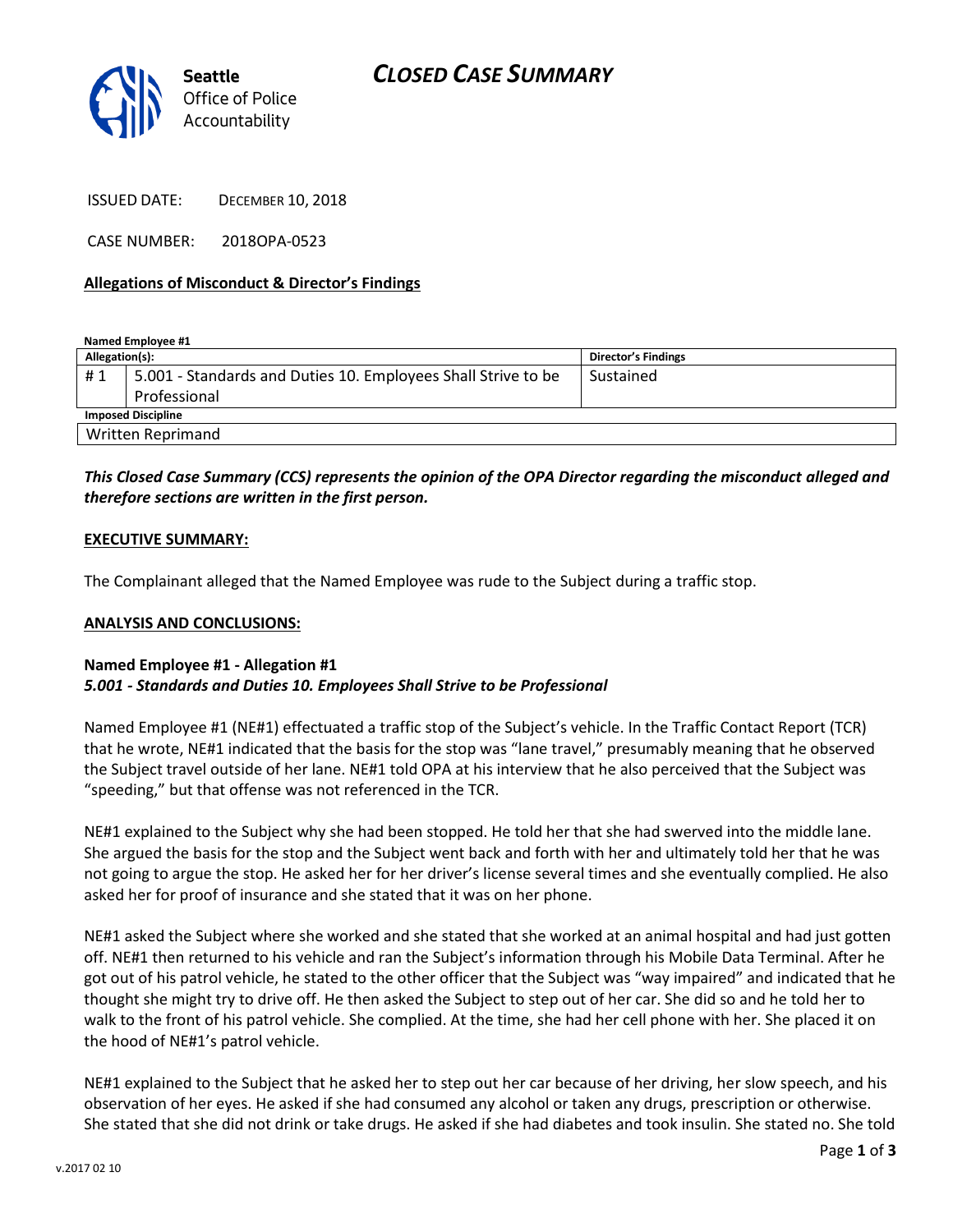

# *Office of Police Accountability*

## *CLOSE CASE SUMMARY*

OPA CASE NUMBER: 2018OPA-0523

NE#1 that she was epileptic and she had experienced prior seizures and memory lapses. She said that she had received some treatment for this condition in high school, but explained that there was a lack of services. The Subject told NE#1 that she had some developmental disabilities and cognitive learning disabilities. She stated that she was a veterinary nurse.

The Subject agreed to take field sobriety tests (FSTs). During the second FST, NE#1 gave the Subject instructions as to what he expected her to do. After he was done, she stated: "I can't remember that long, I have short term memory loss. It's mean for you to do this…" NE#1 responded: "You have short term memory loss? You're a nurse. That doesn't affect you at work? You can't remember instructions for the test?" The Subject told NE#1 that her employer made an "accommodation" for her disability and NE#1 replied: "not in nursing." The Subject stated that she was "not a technician." NE#1 again asked the Subject whether she could remember and comply with the FST instructions and she stated that she could. The Subject also told NE#1 that she had her service dogs in her car.

NE#1 then explained the next test, which involved the Subject lifting one foot up in the air. He told her that, while her foot was raised, he needed to count off by "thousands" (i.e. "one thousand one, one thousand two…"). The Subject responded that she did not count by "thousands." NE#1 stated to her: "You can't count? You can't count?" The Subject looked directly at NE#1 and said: "It's not nice for you to treat me this way." NE#1 replied: "I'm not being mean to you, so…I know you usually get a reaction out of people, but you're not going to get a reaction out of me." The Subject said: "I'm not looking for a reaction, I don't need your pity." NE#1 said: "Good, I'm glad. But I think that's what you were looking for."

NE#1 asked the Subject what drugs she had used today and she denied doing so. He then told the Subject that he thought she was "misleading" him. NE#1 walked away from the Subject and told another officer that he thought the Subject was "220," which is code for someone who is mentally ill. NE#1 engaged in a conversation with the other officer several steps away from the Subject. NE#1 then returned to where the Subject was standing and had her put her head back with her eyes closed and then stick out her tongue. After she did both, NE#1 again stated that she was "220," this time while directly in her presence.

NE#1 subsequently offered the Subject what he characterized as "advice." He told her that when she is pulled over by an officer and her license is demanded, she is required to provide that information. He also stated: "You also need to go see your mental health professional and I think you know that." NE#1 then released the Subject and left the scene.

SPD Policy 5.001-POL-9 requires that SPD employees "strive to be professional at all times." The policy further instructs that "employees may not engage in behavior that undermines public trust in the Department, the officer, or other officers." (SPD Policy 5.001-POL-9.) The policy further states the following: "Any time employees represent the Department or identify themselves as police officers or Department employees, they will not use profanity directed as an insult or any language that is derogatory, contemptuous, or disrespectful toward any person." (*Id*.)

As part of its investigation, OPA interviewed NE#1. He told OPA that he believed that he was professional during this incident. He denied that his statements to the Subject were contemptuous and disrespectful. He further denied that anything he said improperly escalated the situation. He asserted that his questions to her – including whether her short-term memory loss affected her work and whether she could count – were necessary to complete his investigation. As he explained: "asking those probing questions can be uncomfortable, but we are not in the